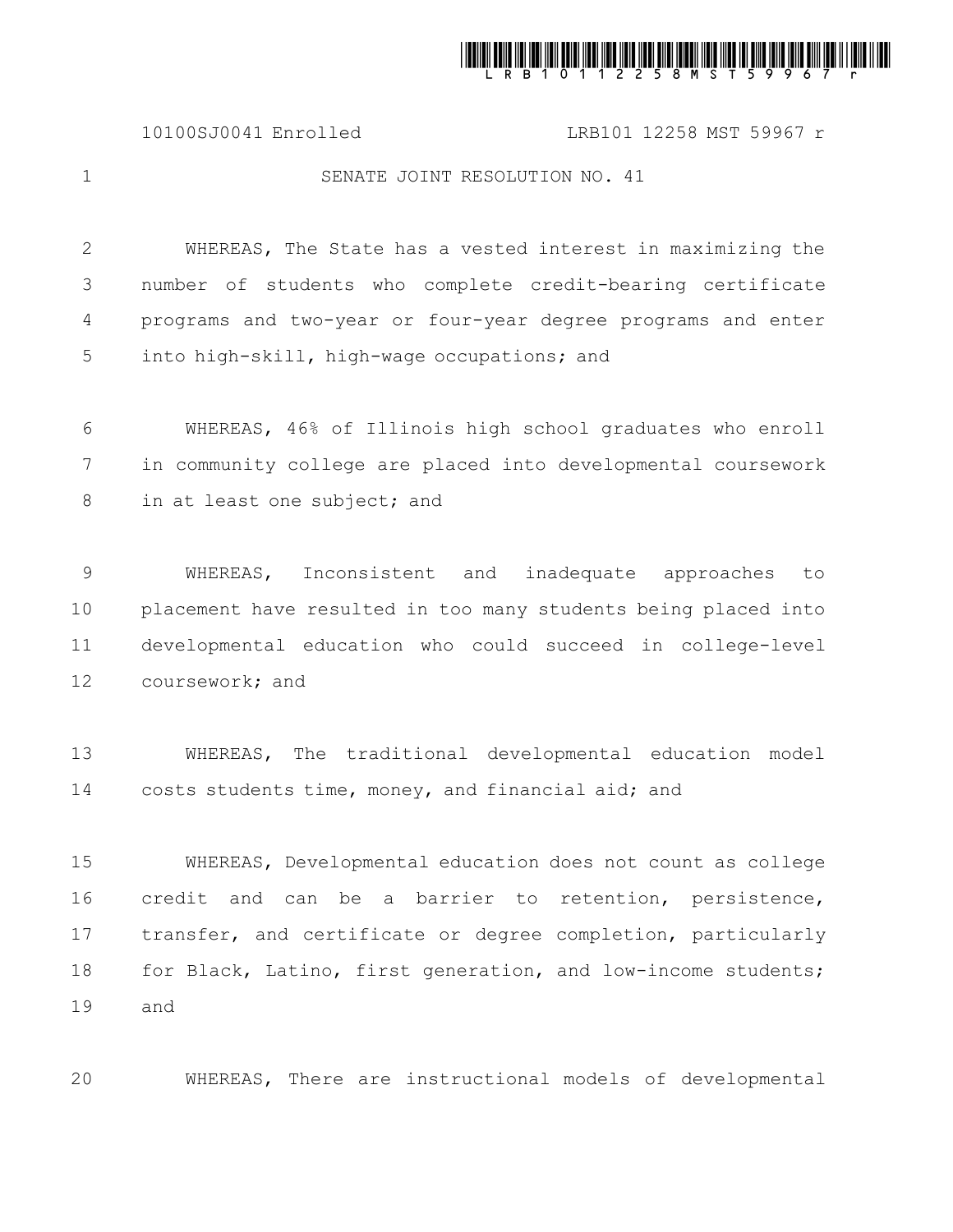education that have demonstrated improvement in college-level course completion compared to traditional models, including but not limited to corequisite remediation, accelerated coursework, emporium models, and Preparatory Mathematics for General Education (PMGE); and 1 2 3 4 5 10100SJ0041 Enrolled -2- LRB101 12258 MST 59967 r

WHEREAS, Colleges and universities have invested significant time, resources, and money into these different developmental education models; and 6 7 8

WHEREAS, The legislature has made significant investments to improve college preparedness; and 9 10

WHEREAS, The Illinois Council of Community College Presidents, the Illinois Chief Academic Officers, the Illinois Chief Student Services Officers, and the Illinois Math Association of Community Colleges have already agreed upon a common, multiple measures framework for placement that is currently being implemented; and 11 12 13 14 15 16

WHEREAS, To ensure all models of developmental education are maximizing students' likelihood of success, the State must inventory and evaluate all developmental education instructional models offered in the State; and 17 18 19 20

WHEREAS, The Illinois Community College Board and Illinois 21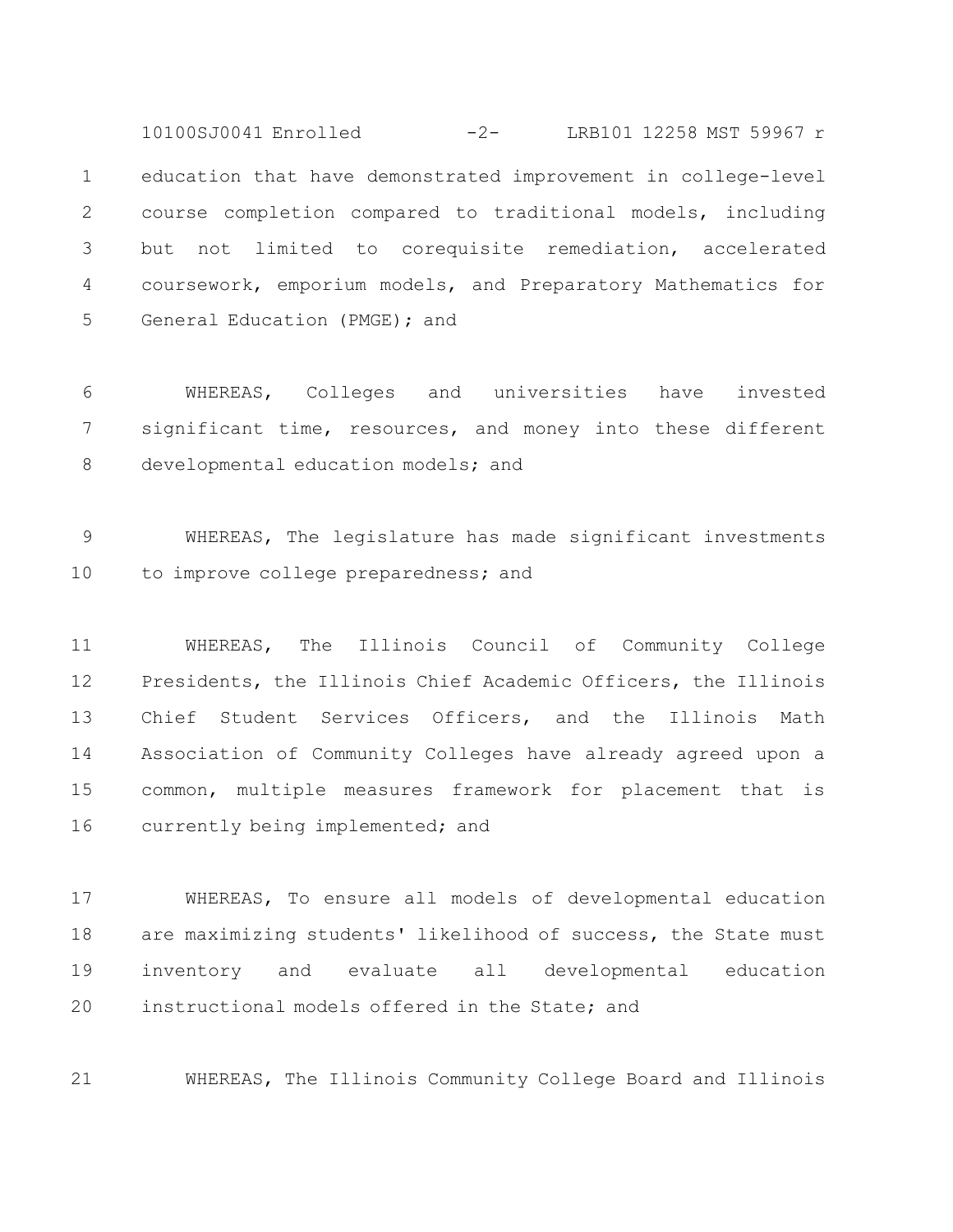Board of Higher Education are well positioned to improve placement practices and fully scale developmental education reforms across all State public institutions; therefore, be it 1 2 3 10100SJ0041 Enrolled -3- LRB101 12258 MST 59967 r

RESOLVED, BY THE SENATE OF THE ONE HUNDRED FIRST GENERAL ASSEMBLY OF THE STATE OF ILLINOIS, THE HOUSE OF REPRESENTATIVES CONCURRING HEREIN, that the Illinois Community College Board and the Illinois Board of Higher Education shall establish a joint advisory council to provide a benchmarking report to the General Assembly on or before April 1, 2020, that shall include: 4 5 6 7 8 9 10

(1) An inventory of all instructional models and developmental course sequences employed by Illinois' public colleges and universities for students placed into developmental education or otherwise determined to need additional skills development in math or English; 11 12 13 14 15

(2) An analysis of all instructional models employed by Illinois' public colleges and universities for students placed into developmental education or otherwise determined to need additional skills development in math or English, including, at a minimum, the number and percentage of students completing gateway courses within their first two semesters under each model; and 16 17 18 19 20 21 22

(3) An inventory and analysis of developmental education placement practices and policies (including cut off scores) employed at all public colleges and 23 24 25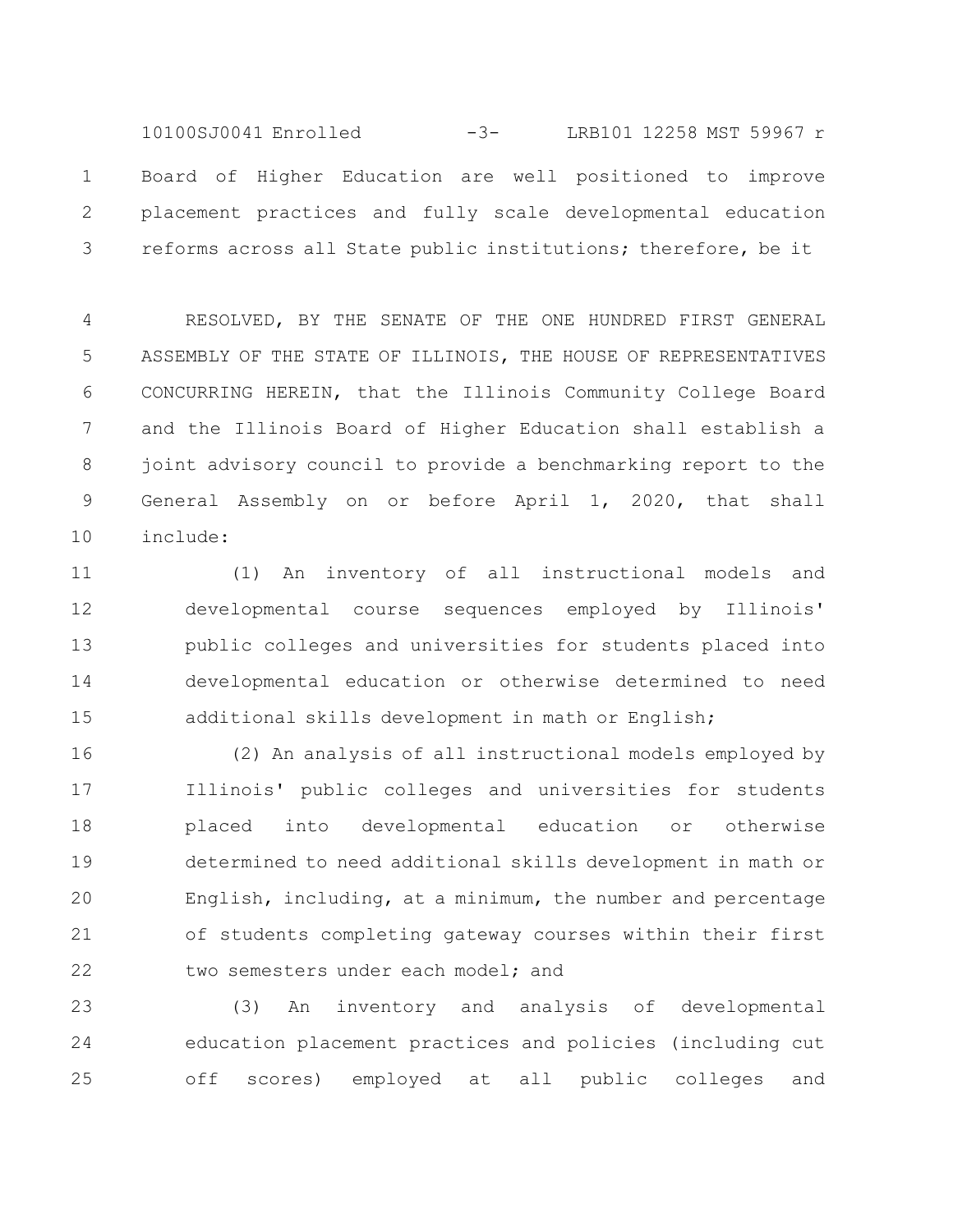universities in the State; and be it further 10100SJ0041 Enrolled -4- LRB101 12258 MST 59967 r

1

RESOLVED, That on or before July 1, 2020, the advisory council must deliver to the Illinois Community College Board, the Illinois Board of Higher Education, and the General Assembly, a detailed plan for scaling developmental education reforms, such that institutions improve developmental education placement measures and such that, within a timeframe to be set by the advisory council, all students who are placed in developmental education are enrolled in a developmental education model that is proven to maximize their likelihood of completing a college-level course within their first two academic semesters; and be it further 2 3 4 5 6 7 8 9 10 11 12

RESOLVED, That for the purposes of this resolution, "improved placement measures" is defined as measures that give greater opportunities to enroll directly into college-level classes, reducing the overall percent of students placed into developmental education, preferably through decreased reliance on high-stakes tests and increased use of high school GPA as a determining measure; and be it further 13 14 15 16 17 18 19

RESOLVED, The implementation plan should include specific benchmarks and an estimate of funding required to meet established benchmarks that institutions must meet to stay on track to full-scale implementation on the timeframe set by the 20 21 22 23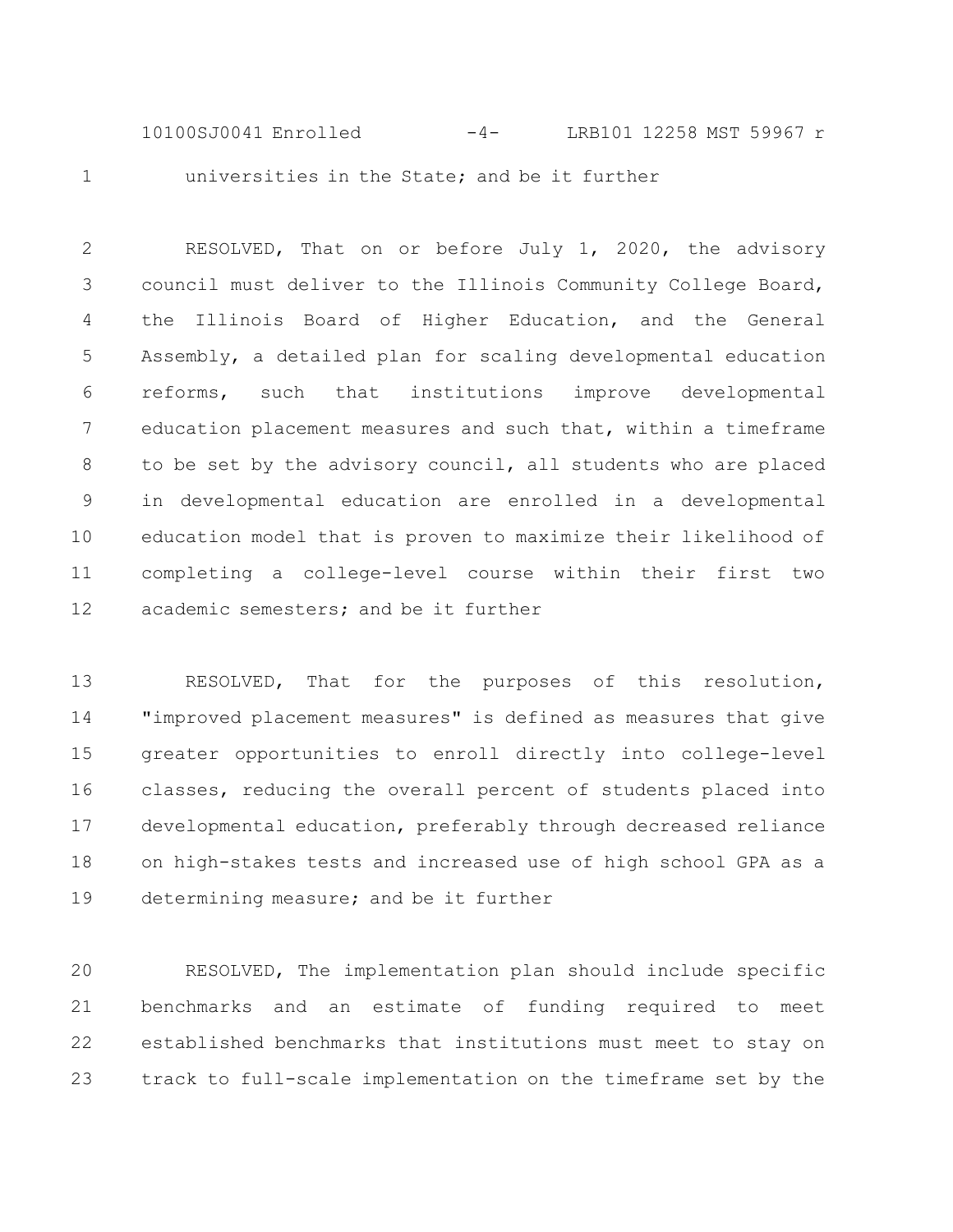advisory council; and be it further 10100SJ0041 Enrolled -5- LRB101 12258 MST 59967 r

RESOLVED, That the advisory council should include similar representation from two-year and four-year institutions and, at a minimum, include the following: 2 3 4

(1) The Executive Director of the Illinois Community College Board or his or her designee, who shall act as co-chair; 5 6 7

(2) The Executive Director of the Illinois Board of Higher Education or his or her designee, who shall act as co-chair; 8 9 10

(3) One member appointed by the Governor, who shall act as co-chair; 11 12

(4) One member from the Illinois Senate appointed by the President of the Senate, who shall act as co-chair; 13 14

(5) One member from the Illinois House of Representatives appointed by the Speaker of the House, who shall act as co-chair; 15 16 17

(6) One member from the Illinois Senate appointed by the Senate Minority Leader; 18 19

(7) One member from the Illinois House of Representatives appointed by the House Minority Leader; 20 21

(8) Two public university employees appointed by the Illinois Board of Higher Education Academic Leadership group; 22 23 24

25

1

(9) One member who represents an organization that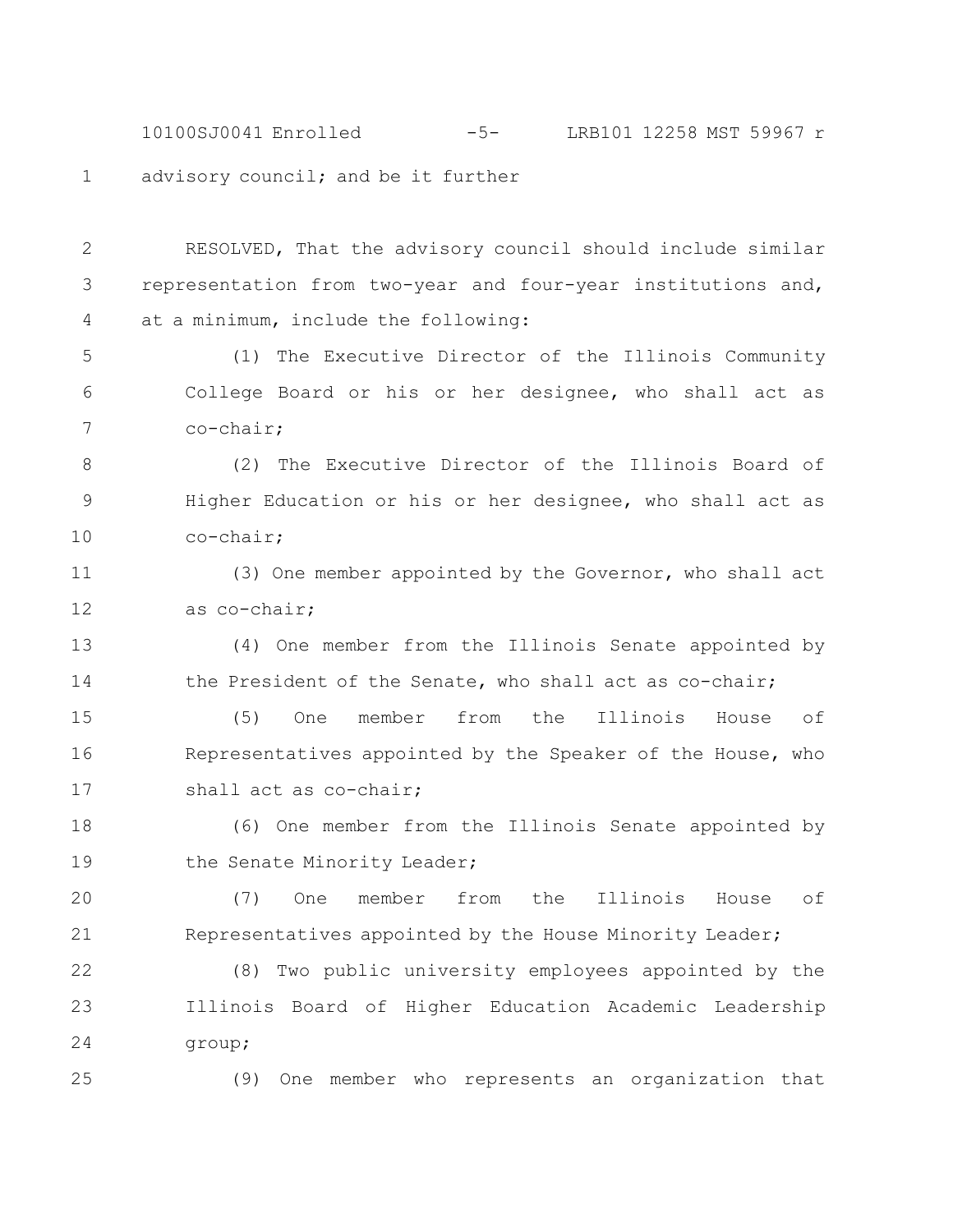advocates on behalf of public university employees appointed by the Executive Director of the Illinois Board of Higher Education; 10100SJ0041 Enrolled -6- LRB101 12258 MST 59967 r

1

2

3

(10) One member who represents an organization that advocates on behalf of community college employees at City Colleges of Chicago appointed by the Executive Director of the Illinois Community College Board; 4 5 6 7

(11) One member who represents an organization that advocates on behalf of community college employees at a suburban Chicago community college appointed by the Illinois Community College Board; 8 9 10 11

(12) One member who represents an organization that advocates on behalf of community college employees in downstate community colleges appointed by the Illinois Community College Board; 12 13 14 15

(13) One member representing a higher education advocacy organization focused on closing equity gaps in college completion from low-income and first generation college students and students of color appointed by the President of the Senate; 16 17 18 19 20

(14) One member representing a statewide advocacy organization focused on improving educational and employment opportunities for women and adults appointed by the Speaker of the House; 21 22 23 24

(15) One member who represents a statewide organization that advocates on behalf of Community College 25 26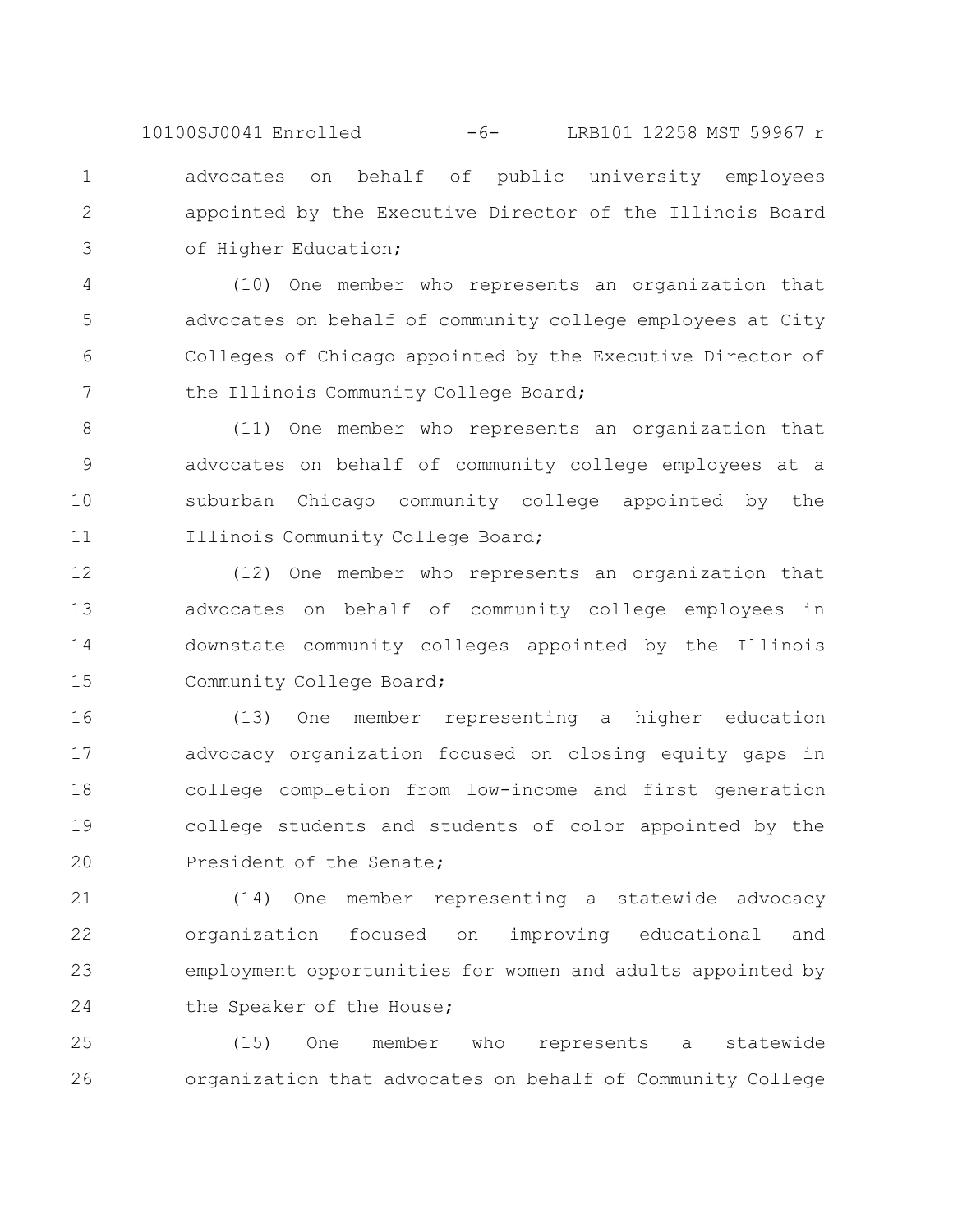Presidents appointed by the Illinois Community College Board; 1 2 10100SJ0041 Enrolled -7- LRB101 12258 MST 59967 r

(16) One member who represents public university presidents appointed by the Illinois Board of Higher Education; 3 4 5

(17) One member who represents a statewide organization that advocates on behalf of Community College Chief Academic Officers appointed by the Illinois Community College Board; 6 7 8 9

(18) One member who represents a statewide organization that advocates on behalf of Illinois Community College Student Services Officers appointed by the Illinois Community College Board; 10 11 12 13

(19) One member who represents public university student services administrators appointed by the Illinois Board of Higher Education; 14 15 16

(20) One member who represents Illinois public university provosts appointed by the Illinois Board of Higher Education; 17 18 19

(21) One member who represents a statewide organization that advocates on behalf of Community College Trustees appointed by the Illinois Community College Board; and 20 21 22 23

(22) One member who represents public university trustees appointed by the Illinois Board of Higher Education; and be it further 24 25 26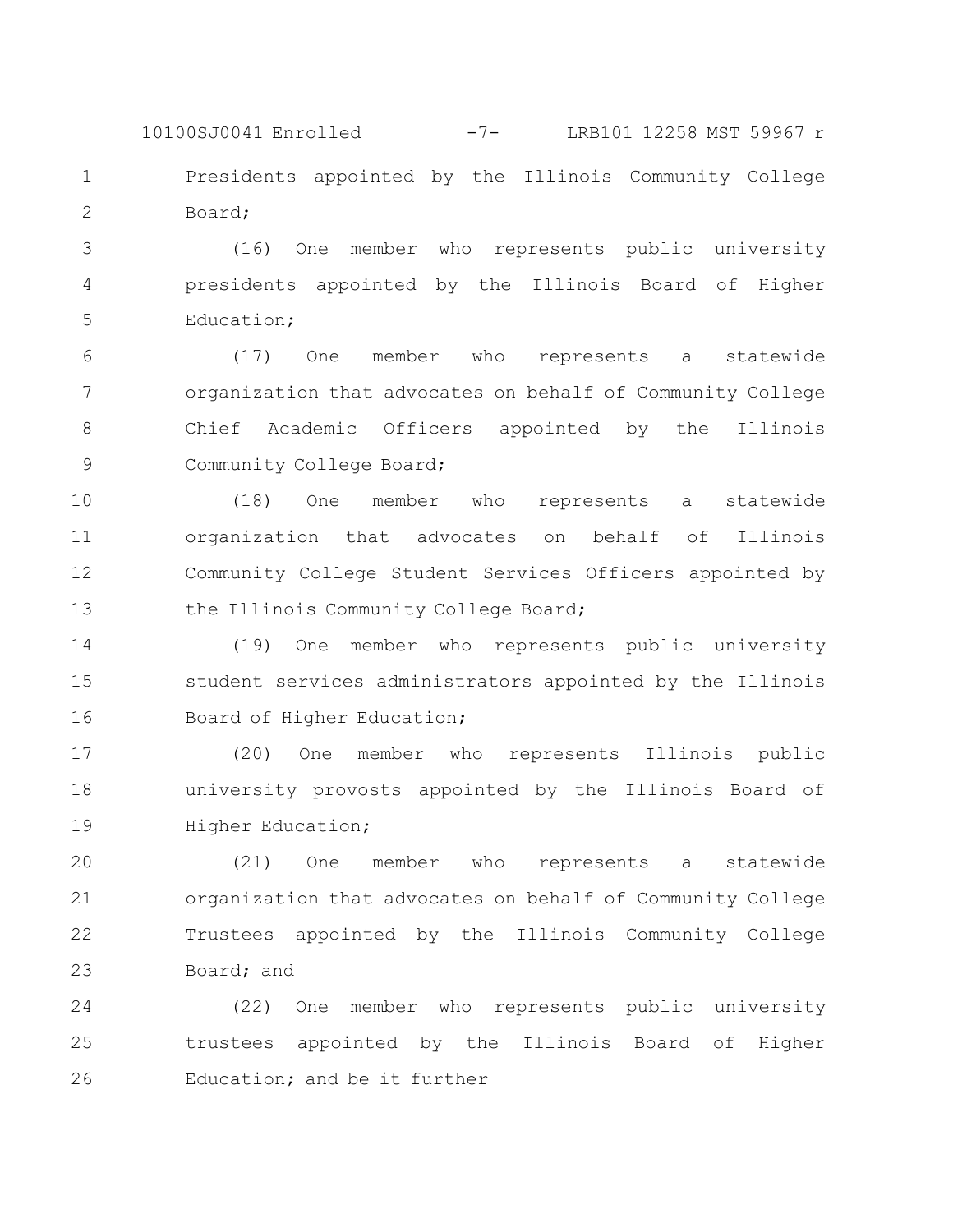10100SJ0041 Enrolled -8- LRB101 12258 MST 59967 r

RESOLVED, That, of the appointed community college and university employees, at least one must be an English faculty member participating in the Illinois Articulation Initiative and one must be a member of the Illinois Mathematics Association of Community Colleges (IMACC); and be it further 1 2 3 4 5

RESOLVED, That the chairs of the advisory council shall be responsible for scheduling meetings, setting meeting agendas, ensuring the development and delivery of the final report and implementation plan, and other administrative tasks, in consultation with advisory council members; and be it further 6 7 8 9 10

RESOLVED, The Council shall produce a final report by January 1, 2021 and upon the filing of this report is dissolved; the report should include, at a minimum, an update on the implementation of corequisite remediation and alternative evidence-based developmental education models at every college and university, and include data on enrollment and throughput, defined as the percent of students initially enrolled who have progressed through gateway-level courses, by institution and disaggregated by race, ethnicity, gender, and Pell status; and be it further 11 12 13 14 15 16 17 18 19 20

RESOLVED, That suitable copies of this resolution be delivered to the Illinois Community College Board and the 21 22